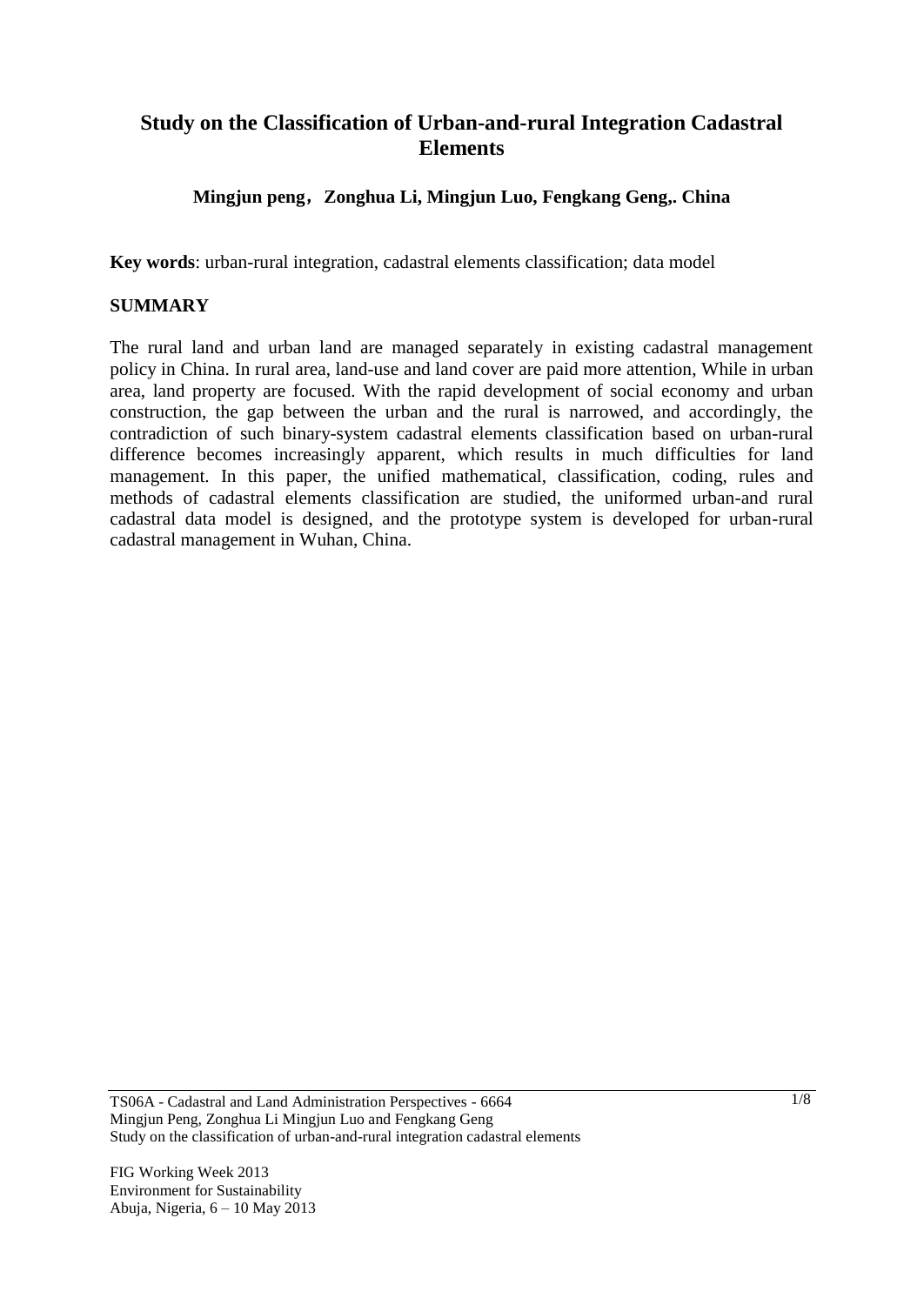## **Study on the Classification of Urban-and-rural Integration Cadastral Elements**

### **Mingjun peng**,**Zonghua Li, Mingjun Luo, Fengkang Geng,. China**

#### **1. INTRODUCTION**

The urban cadastral and rural cadastral are managed separately using different data models in recent China. The key of urban cadastral is land property management, namely management's ownership of the land, therefore the smallest unit of cadastral management is parcel(Zahir Ali, Arbind Tuladhar, Jaap Zevenbergen,2012). The urban cadastral consists of four features, which is county (city, district), street, neighborhood and parcel. The main task of rural cadastral management focuses on land resources, namely land use/cover management, followed by the collective ownership of land management. Four features—county (city, district), the township (town), administrative villages (village groups) and figure spot composed of hierarchical model of rural cadastral, and the administrative village or village group which is the smallest unit. The difference between rural cadastral and urban cadastral lies not only in the investigation of scale, but also in the content, that is urban cadastral focus on land property, rural cadastral focus on land category( João Paulo Hespanha, Peter van Oosterom, Jaap Zevenbergen, Gonçalo Paiva Dias,2006).

Building up the integral database of urban and rural cadastral is an important to solve the problem ( Wuhan Land Resources Administration,2006), This is not mechanically pieced the two database together, but the integration of data classification, database structure and coding system( Volkan Çağdaş, Erik Stubkjær,2009). Fortunately, the development of cadastral data standards and technology provide a solid foundation of the integration of urban and rural cadastral database (Maria Augusta Silva, Erik Stubkjær,2006).

- 1) Issued by the State Land Use Classification, urban and rural land classification is in a unified system, which ensures the unity of urban and rural cadastral data at the land category standards;
- 2) Registration and certification of Collective land ownership will further rationalize the rural collective land property and strengthen the management of collective land ownership;
- 3) Ministry of Land and Resources has formulated the standard-"the dividing and coding of urban and rural parcel", which enable the unique code of each parcel;
- 4) With the rapid development, GIS and database are capable of managing seamless, multi-scale, multi-source, multi-format, multi-precision spatial data, which enable the integration of urban and rural cadastral database and applications ( Li zong hua, 2008).

#### **2. DISADVANTAGES OF CLASSIFICATION ON URBAN-RURAL DUAL SYSTEM**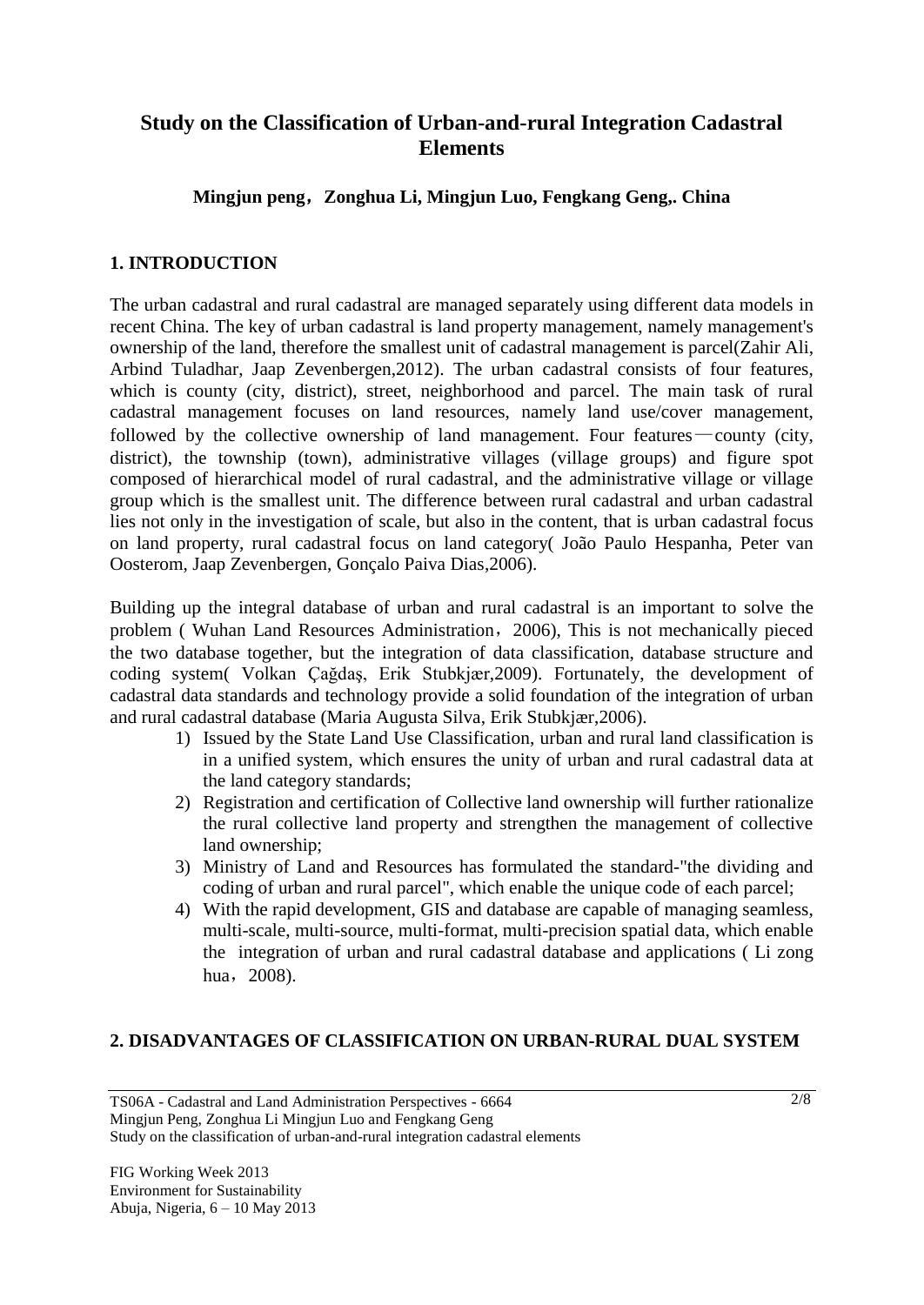In the past, the classification on urban cadastral and rural cadastral played an important role in China. The main elements of urban cadastral classification are: ① the data organizationed by neighborhood; ②parcel is the smallest unit; ③ seamless between neighborhoods, but there maybe gaps between parcels;  $\oplus$ the goal of land use classification is to the area of each type, and to establish a statistical account. The main elements of rural cadastral management classification is ① the data organizationd as village; ②land use figure spot is the smallest unit; ③ seamless between villages, land use figure spots; ④the goal of classification is the registration and certification of land ownership, namely ownership management(Abbas Rajabifard, Ian Williamson, Daniel Steudler, Andrew Binns, Mathew King,2007).

The urban and the rural areas are continuous in space, therefore the exist classifications of urban and rural cadastral does not accord with the data model and relationship abstracting from reality. The disadvantages of the urban-rural cadastral classification as following:

1) The land use classification and coding, and the management system in uban and rural cadastral are seperately, which result in difficulties in further comprehensive applications of the urban and rural land management database.

- 2) With the accelerated process of urbanization in rural areas, urban and rural differences gradually decrease in the urban fringe, land use and ownership status changed rapidly, and the state-owned land and collective land are intertwined. It is difficult to accurately manage the land in accordance with the two classifications.
- 3) According to the two classification standards, the urban fringe land use and ownership have to be recorded and maintained in two databases, which results in difficulties in the unity of the database management.
- 4) Land statistics is important in the cadastral management. There maybe inconsistence in the statistical data due to the different classfication standards, Thus the comprehensive land statistics could not be provided to other applications such as land use controlling, land use planning, and the authority of the cadastral data are suspected.
- 5) In existing urban-rural dual system, the rural land use database and the urban cadastral database are seperated, and also the information are seperately, there no linkages between these database and systems, which results in the further data mining and applications.

Therefore, the classification of urban-and rural integration cadastral elememts and the data model of integration cadastral element must be established. This work will lay foundation for realizing the integration of urban and rural land management.

#### **3.THE MAIN IDEAS OF CLASSIFICATION ON THE INTEGRATION OF URBAN AND RURAL CADASTRAL ELEMENTS**

There are certain logic relationship between the cadastral elements of each layer in the cadastral management. In order to meet the needs of urban-rural integrative cadastral management, fully considering the requerements of GIS and Database, we should classify the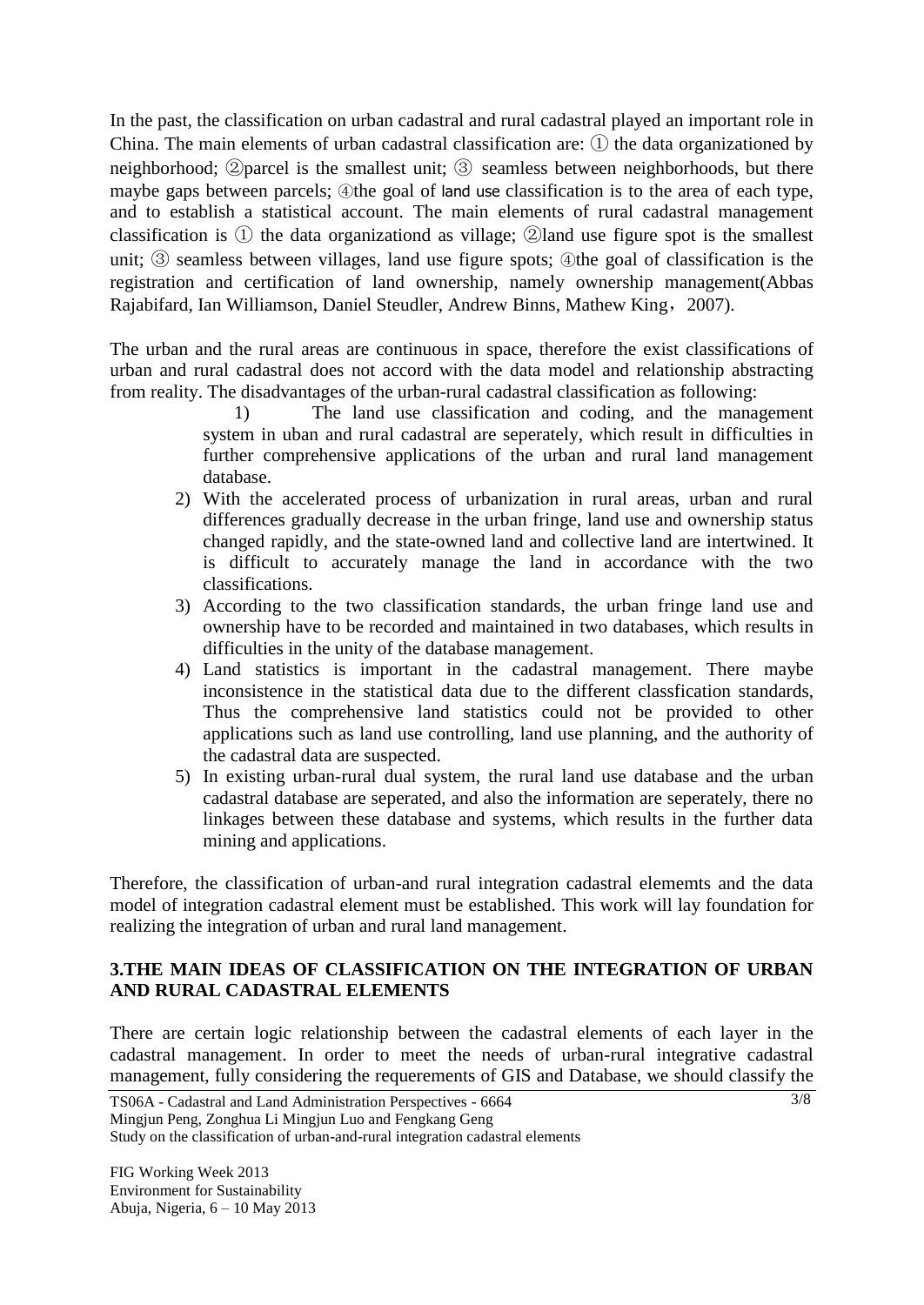integration of urban and rural cadastral elements from the following aspects:

- 1) To realize the integration management of land ownership(Wuhan Urban Planning Information Center, 2008). Land ownership is the key of Land Management. The land ownership in China is divided into state-owned land ownership and collective land ownership. In practice, once the collective land ownership is determined, the boundary of the state-owned land will be also clear.
- 2) To realize the integration management of land use. The national standard "Current land use classification" is published and carried out from 2007 in China. It eliminates the differences between the urban and rural land use, may be considered a unified definition benchmark of urban and rural land use.
- 3) To realize the integration management of spatial model and coding system. In urban and rural area, the land use and ownership coding system is inconsistent, which cannot meet the needs of the integration of urban and rural cadastral management. Combining with the Ministry of Land and Resources "parcel code preparation rules (Trial)" to establish a hierarchical model and coding system of integration of urban and rural cadastral elements. Which achieves the hierarchical management ,the multi-level networking and application sharing of the integration of urban-rural cadastral data through connecting with the chart, the number and table..
- 4) To realize the integration management of database content. In the process of land resources management, each spatial objects of business type and business environment is a plot, which has determined location and clear boundaries, and is continuous in space. In cadastral management, this plot is cadastral parcel which is can be calssified into land ownership and land use right.

#### **4. MAIN MEASURES OF THE URBAN-RURAL INTEGRATION CADASTRAL ELEMENTS CLASSIFICATION**

Data classification is mainly based on the spatial characteristics and attributes. It is convenient to do data analysis, statistics, and query, if the cadastral data is classified based on data characteristics of the urban-and-rural integration. (Li zong hua, 2009).

Both in the urban cadastral management and rural cadastral management, the database is organized by classification or partition, only the key point of management is different , the focus of urban cadastral management is land property information, while rural cadastral management information focuses on land-use. Actually the two management models can be one-to-one corresponding, just past rural cadastral management model weaken the management of collective ownership land information,which is need to strengthen,nowadays.

After the merge of urban cadastral and rural cadastral management, build the urban-rural integration cadastral hierarchical model which is composed of 5 major classes:the 5 major classes include administrative class,investigation area class , ownership class, land class and terrain class.The administrative classes contain provincial, municipal and county 3 small classes;the investigation area classes contain cadastral and cadastral subarea classes; the ownership classes contain collective land ownership parcel, collective construction land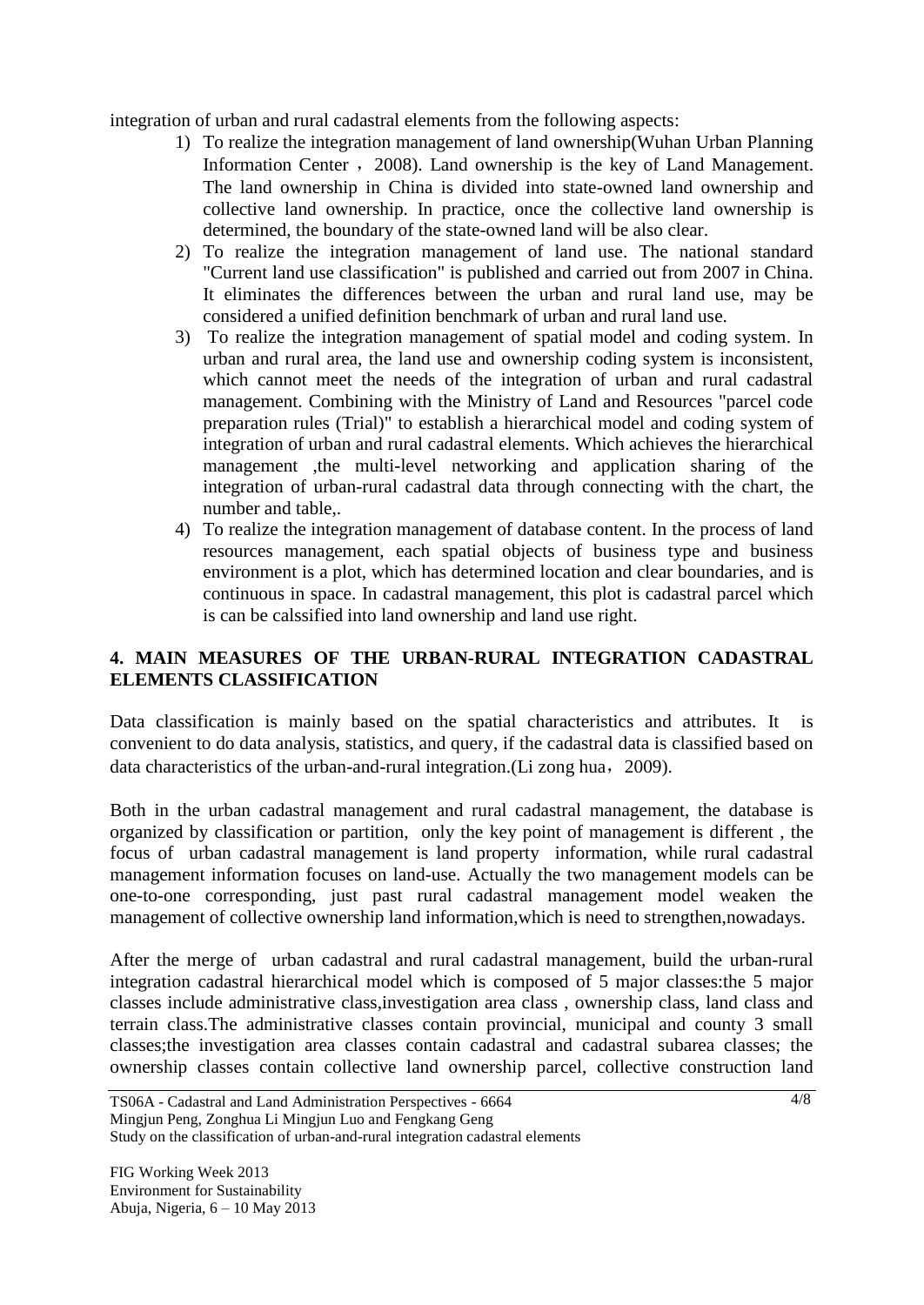ownership parcel, collective homestead ownership parcel and National Land ownership parcel; terrain class is mean land-class map spots, it is the expression of the land-use-element which is within the parcel, no miss, no overlap and full coverage; the terrain class includes control points, contours, elevation and houses. As the Fig shown below:

| Major class              | <b>Secondary Class</b>                                           | <b>Element content</b>                                                                                                                                                                                                                                                                                                                                               |
|--------------------------|------------------------------------------------------------------|----------------------------------------------------------------------------------------------------------------------------------------------------------------------------------------------------------------------------------------------------------------------------------------------------------------------------------------------------------------------|
| Administrative           | Provincial elements                                              | The provincial boundary data of the national land<br>administrative area                                                                                                                                                                                                                                                                                             |
|                          | Municipal elements                                               | National<br>land<br>administrative<br>municipal<br>area<br>boundaries data                                                                                                                                                                                                                                                                                           |
|                          | County level elements                                            | Smallest administrative unit to carry out the<br>management of the integration of urban and rural<br>cadastral area is closed by the county administrative<br>boundaries                                                                                                                                                                                             |
| Investigation area class | Cadastral area elements                                          | Heads the division of the work area in the range of<br>the counties (cities, districts)                                                                                                                                                                                                                                                                              |
|                          | Elements of the promoter<br>region of the cadastral              | Divided the work in the area of the cadastral area,<br>cadastral investigation and management smallest<br>operating unit                                                                                                                                                                                                                                             |
| Ownership class          | Collective land ownership<br>parcel elements                     | Belong<br>collective<br>to<br>farmers'<br>economic<br>a<br>organizations of all ownership boundaries of<br>enclosed land or space, the elements including<br>boundary points, boundary lines and parcel                                                                                                                                                              |
|                          | Collective<br>construction<br>land use rights Parcel<br>elements | Parcel construction land use right in accordance<br>with the law on collective land rights of possession,<br>use and income for the elements including boundary<br>points, boundary lines, parcel                                                                                                                                                                    |
|                          | Collective homestead use<br>the right parcel elements            | Assigned to members of the land for<br>the<br>construction of residential and ancillary facilities by<br>the rural economic organizations in accordance with<br>the law approving the use of limited collective parcel<br>of land use rights, the elements including boundary<br>points, boundary lines, parcel                                                      |
|                          | Parcel of state-owned<br>land use rights elements                | Closed boundaries of the same land tenure law<br>rights to the use of state land plots or space, the<br>elements of the the boundary point boundary lines,<br>and the parcel                                                                                                                                                                                         |
| Land type class          | Class diagram of spot<br>elements                                | Land type is the smallest unit of land-use<br>management, and is composed of three types of<br>objects of the class diagram of spots, linear features<br>and sporadic feature. Single land type plots, as well<br>administrative boundaries, land ownership<br>as<br>boundaries or linear features split a single land type<br>plots called class diagram of plaques |
| <b>Terrain class</b>     | Control point elements                                           | Storage and management of the control point name,<br>rank, type and other information                                                                                                                                                                                                                                                                                |
|                          | Contour elements                                                 | Storage and management of spatial location and<br>elevation values of the contour lines                                                                                                                                                                                                                                                                              |
|                          | <b>Elevation elements</b>                                        | Storage and manage the location and elevation of<br>the elevation point value                                                                                                                                                                                                                                                                                        |
|                          | Housing elements                                                 | Information such as the spatial location of the<br>storage and management of the housing, with the<br>stratum, structure and area                                                                                                                                                                                                                                    |

## **5.PRACTICES OF WUHAN UNIFIED CADASTRAL MANAGEMENT**

TS06A - Cadastral and Land Administration Perspectives - 6664 Mingjun Peng, Zonghua Li Mingjun Luo and Fengkang Geng Study on the classification of urban-and-rural integration cadastral elements

FIG Working Week 2013 Environment for Sustainability Abuja, Nigeria, 6 – 10 May 2013 5/8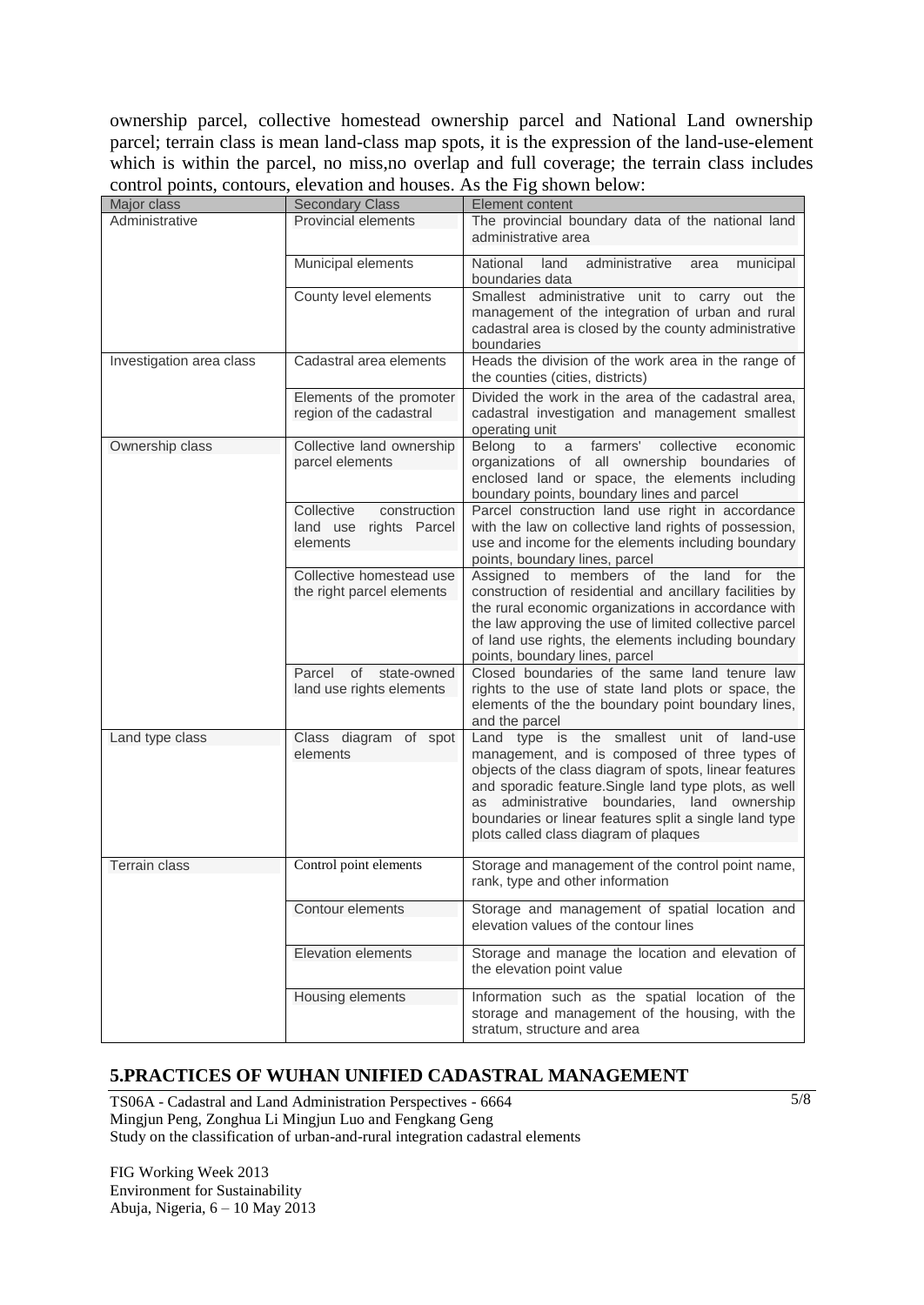(1) Construction of Unified cadastral management information platform in Wuhan City,CHINA

According to operation mode of the urban and rural integration, making full use of information technology, integrating cadastral daily issuing data, the second land investigation data, the rural collective land ownership registration data, the basic geographic data, and other land-use planning data, compiling the city parcel Uniform Code, establishing the city's unified cadastre management database and data updating mechanism, building coverage of the city's domain, the urban-rural integration, land-use and land property integration, two threedimensional integrated cadastral management information platform to achieve the purpose for the city's cadastral management working coordination , real-time updates, information sharing, and efficient operation. To provide the cadastral data support and application services for national economic and social development, as well as land resources management.

(2) Construction of "cadastral one map"

"Cadastral one map" is both the important land resource database sub-library but also the data supporting of the city's unified cadastral management information system. In "cadastral one map", the unified coordinate system is applied, different points in time, different scale cadastral and related data is integrated into a unified spatial database system. Based on the cadastral management needs, "cadastral one map" is composed of cadastral area, the subregion of the cadastral, parcel, boundary points, boundary lines, issuing building and other construction, classification of polygons, terrain elements and so on. And compiled with the daily registration issuing layers, the basis of geographic layers (basic topographic maps, aerial and satellite remote sensing image, place names addresses), the special investigation Layer (urban cadastral investigation of Wuhan, The second land investigation, land use, annual land changes investigation), to management approval Layer (approved, the levy for use), the planning layers (land use planning, district-level planning, town planning) and other correlative layers to a cadastral information syntheses.

#### **6. CONCLUSION**

The land use management,land property managment and land registeration management are considersidered in urban and rural integrated cadastral elements classification model. Based on this model, we established Wuhan city's unified cadastral management information platform, namely " cadastral one map ", implementing cadastral data sharing between municipal and district bureau. In general the complement has a positive reference and guidance to other cities.

#### **REFERENCES**

- 1. Li Zonghua, Digital city infrastructure construction and application of spatial data, Science Press,2008
- 2. Wuhan Urban Planning Information Center, Study of the integration of urban and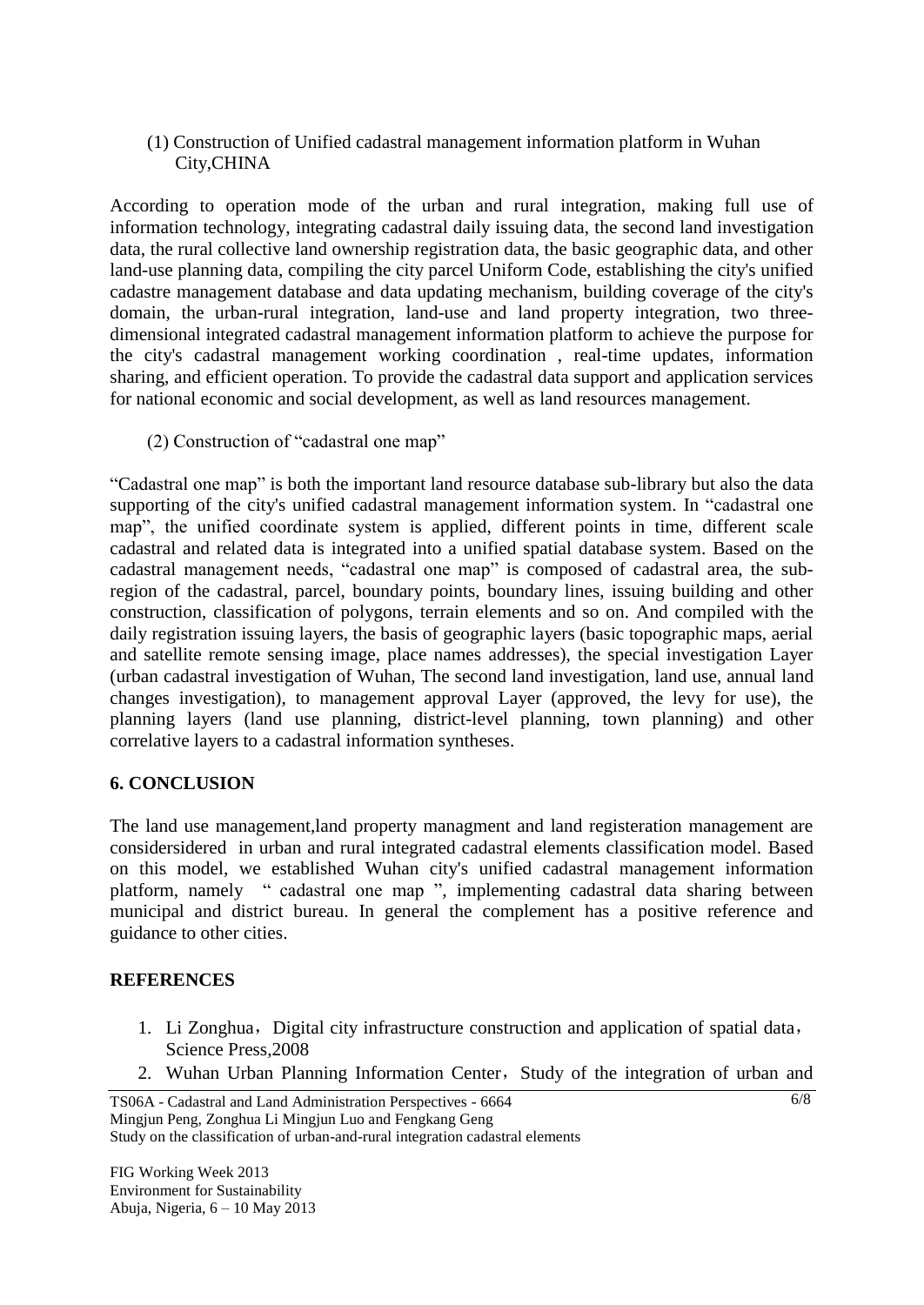rural cadastral investigation mode, 2008.2

- 3. Li Zonghua, Huang he, Luo ming jun, Geng feng kang, Cadastral mapping of urban-rural integration mode and precision of expression , Hubei Investigation Institute 2009 Annual Meeting,2009
- 4. Wuhan Land Resources Administration , Wuhan Urban Planning and Land Management Information Center , Land use data updates and application demonstration study, 2006.12
- 5. Li Pengwei, Research on Construction of Urban and Rural Integrative Cadastral Management Information System, Heilongjiang Agrucultural Sciences, 2011(5):120- 122
- 6. Chen Qi, Wu Wei, Liao Lihong, A Research on the Organization Method of the Unified Cadastral Database between City and Countryside, Geomatics & Spatial Information Technology. Aug,2012, Pages 99-101.
- 7. Wang Qi, Ling Cuiming, The Research on TaiYuan's "Cadastral one map" system based on ArcGIS. Science and Technology Innovation Herald. NO.08, 2012.
- 8. Abbas Rajabifard, Ian Williamson, Daniel Steudler, Andrew Binns, Mathew King , Assessing the worldwide comparison of cadastral systems, Land Use Policy, Volume 24, Issue 1, January 2007, Pages 275-288
- 9. Maria Augusta Silva, Erik Stubkjær, A review of methodologies used in research on cadastral development, Computers, Environment and Urban Systems, Volume 26, Issue 5, September 2002, Pages 403-423
- 10. Hugh Astle, Greg Mulholland, Rick Nyarady, Bridging the gap towards a standardized cadastral model, Computers, Environment and Urban Systems, Volume 30, Issue 5, September 2006, Pages 585-599
- 11. João Paulo Hespanha, Peter van Oosterom, Jaap Zevenbergen, Gonçalo Paiva Dias, A modular standard for the cadastral domain: Application to the Portuguese Cadastre, Computers, Environment and Urban Systems, Volume 30, Issue 5, September 2006, Pages 562-584
- 12. Volkan Çağdaş, Erik Stubkjær, Doctoral research on cadastral development, Land Use Policy, Volume 26, Issue 4, October 2009, Pages 869-889
- 13. Zahir Ali, Arbind Tuladhar, Jaap Zevenbergen, An integrated approach for updating cadastral maps in Pakistan using satellite remote sensing data, International Journal of Applied Earth Observation and Geoinformation, Volume 18, August 2012, Pages 386- 398

#### **CONTACTS**

Mingjun Peng Wuhan Land resources & Planning Information Center 13 SanYang Road, Wuhan, China, 430014 Tel. +86 27 82700310 Fax +86 27 82700057 Email: pmj@wpl.gov.cn Web site: [www.digitalwuhan.gov.cn](http://www.digitalwuhan.gov.cn/)